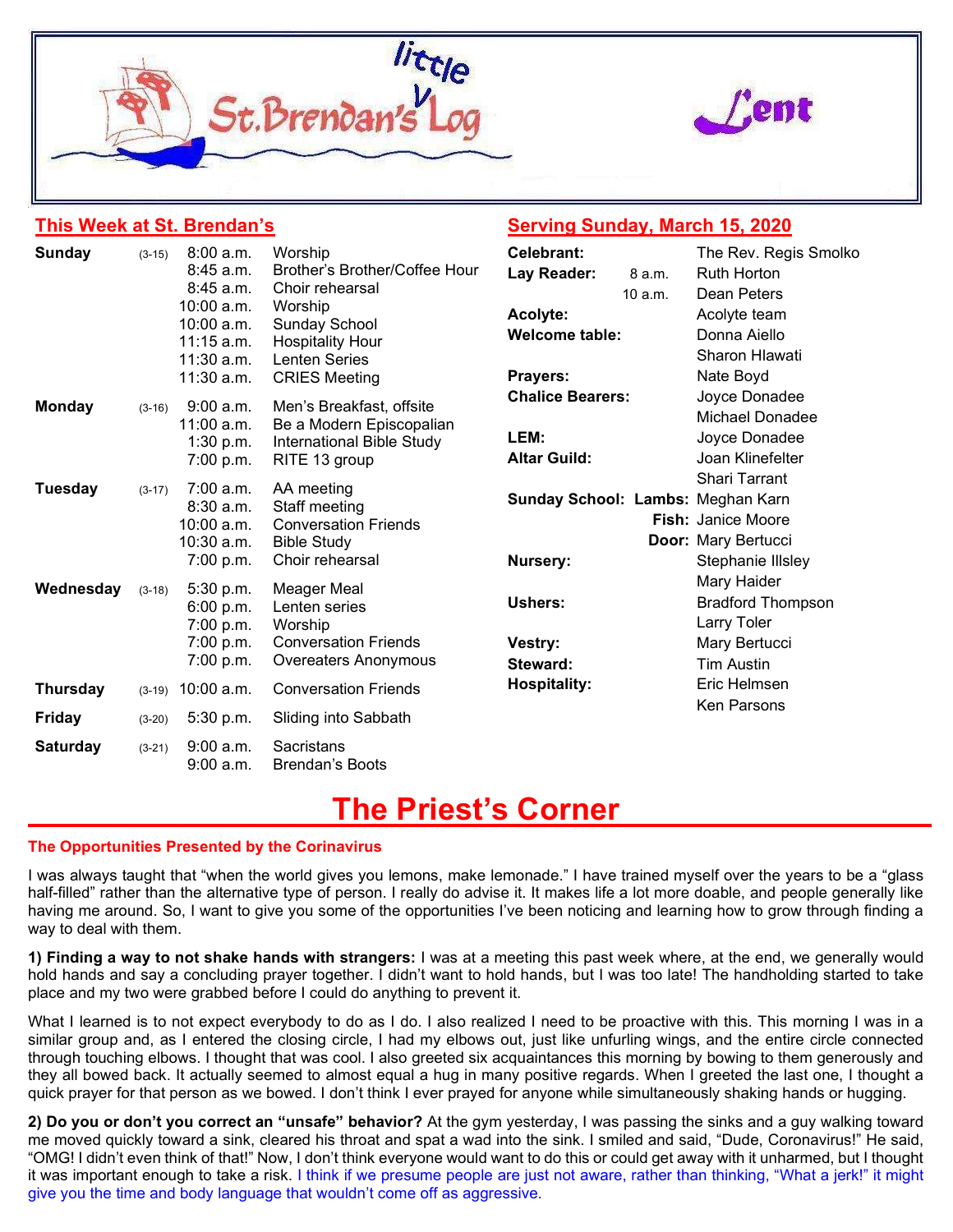3) What do we do about taking communion to the sick? Of course, we don't go to where coronavirus is present. Other situations though are not off limits. I have visited people in hospitals and their homes since the onset of the coronavirus. If hospitals become off-limits or too crowded, don't go there. Pay attention to what's happening. So far, there are no cases of the virus in the southwestern side of the state. This could be the case, however, due to our lack of test kits, so be prudent and wise.

Now, here is a new and interesting twist on this. We have a few people who have been sick with other conditions and are homebound. One of these didn't want me to visit because of contagion. I saw that as very sensitive, since the individual was not suffering from coronavirus. A couple days later this individual's significant other visited, and I suggested that the SO take communion home for our member. This brought tears to the eyes of the SO. Point of learning: stretch ourselves. Think outside the box. Ask yourself, WWJD (What Would Jesus Do?). Take some risks on making sure people who are isolated are not isolated from us or the Lord. Be creative.

4) Should I keep going to church? Yes! Keep going to church unless you've been told to stay away for medical reasons or have been in contact with someone who has the virus and you are self-quarantining. Similarly, if you've been on a cruise or traveled abroad recently, you should consider staying home on Sundays for two weeks. Otherwise, go as usual. Do as good Episcopalians always do: use your God-given reasoning skills! Be smart. Trust your gut. Carry your hand sanitizers. (We are going to try to have them around the building, too.) And stay connected. We need each other now more than ever.

We are being proactive with our precautions and doing it the best possible way in light of the advice provided by the experts worldwide. For instance, we are in the process of figuring out how we could stream our worship service online should the need arise. There's no reason for most people to be avoiding a Sunday trip to McAleer Road, but it is wise to consider all options. I'm feeling secure in our process. Our Bishop's recent words to priests gave us a big boost, since we at St. Brendan's have already been "blasting" our sermons and worship music. The next logical step is to develop the capacity to stream worship for our homebound. The Bishop encouraged us to do this, and nobody could be happier than me if we never need to stream a single service!

Overall, please know that I'm feeling secure in you. I'm feeling secure in God who loves us abundantly and who is with us all the way.

God bless you. Regis+

# Announcements



- The Vestry held its monthly meeting on Monday, March 9. Topics we addressed included:
	- Steps to improve our proficiency in serving food at fundraising events
		- Potential enhancements to the sound system in the sanctuary
		- Approval of a request to the diocese for funds to relocate and enlarge our Garden of Hope
	- Designation of reserved seating for our less nimble parishioners.

The reports of vestry members on their areas of responsibility and the full Minutes are always posted on the noticeboard in the narthex, and the vestry welcomes your comments or questions.



Sticks & Strings knitting (and any other needlework) will meet TONIGHT, Marth 12th at 7 p.m. in the library. Feel free to bring friends even if they don't belong to St Brendan's! See you tonight! Joni

Our once-a-month Coffee Hour between services is this Sunday, March 15. Come and lend a hand -- we'll be helping **Brother's Brother Foundation** by folding envelopes for their newsletter.

CRIES Advocacy. Christian Response in Emergency Situations meets monthly on the third Sunday in the library after the 10 a.m. service to determine distribution of the parish's outreach tithe each month. Each person present has an equal voice and vote on where the money goes. This week we are praying for the work of Brother's Brother Foundation, a local organization that responds to need following natural disasters. www.brothersbrother.org.

The next CRIES meeting is THIS Sunday, March 15. All are welcome.

We cannot predict future developments in the **coronavirus/Covid-19 situation**. If and when any additional steps become necessary, we will communicate them (i) via email, using the Little Log distribution list and (ii) by posting announcements on our Web site https://www.stbrendans.org/. We will not use social media (including Facebook) to communicate these decisions. Anyone with questions or concerns can always speak with Fr. Regis or Tim Austin, either in person or by phone.

As we embark on our Lenten preparation, the Worship Committee is necessarily thinking ahead to Holy Week. This is because St. Brendan's marks Palm Sunday, Maundy Thursday and Good Friday (two services); offers a Great Vigil of Easter liturgy on Saturday evening; and then, of course, holds Easter Sunday services at 8:00 and 10:00 am. Each has its own very special character and requires thoughtful planning and careful execution. If you have suggestions for any of these observances or would be available to assist in making the necessary preparations, please contact Tim or Regis as soon as possible.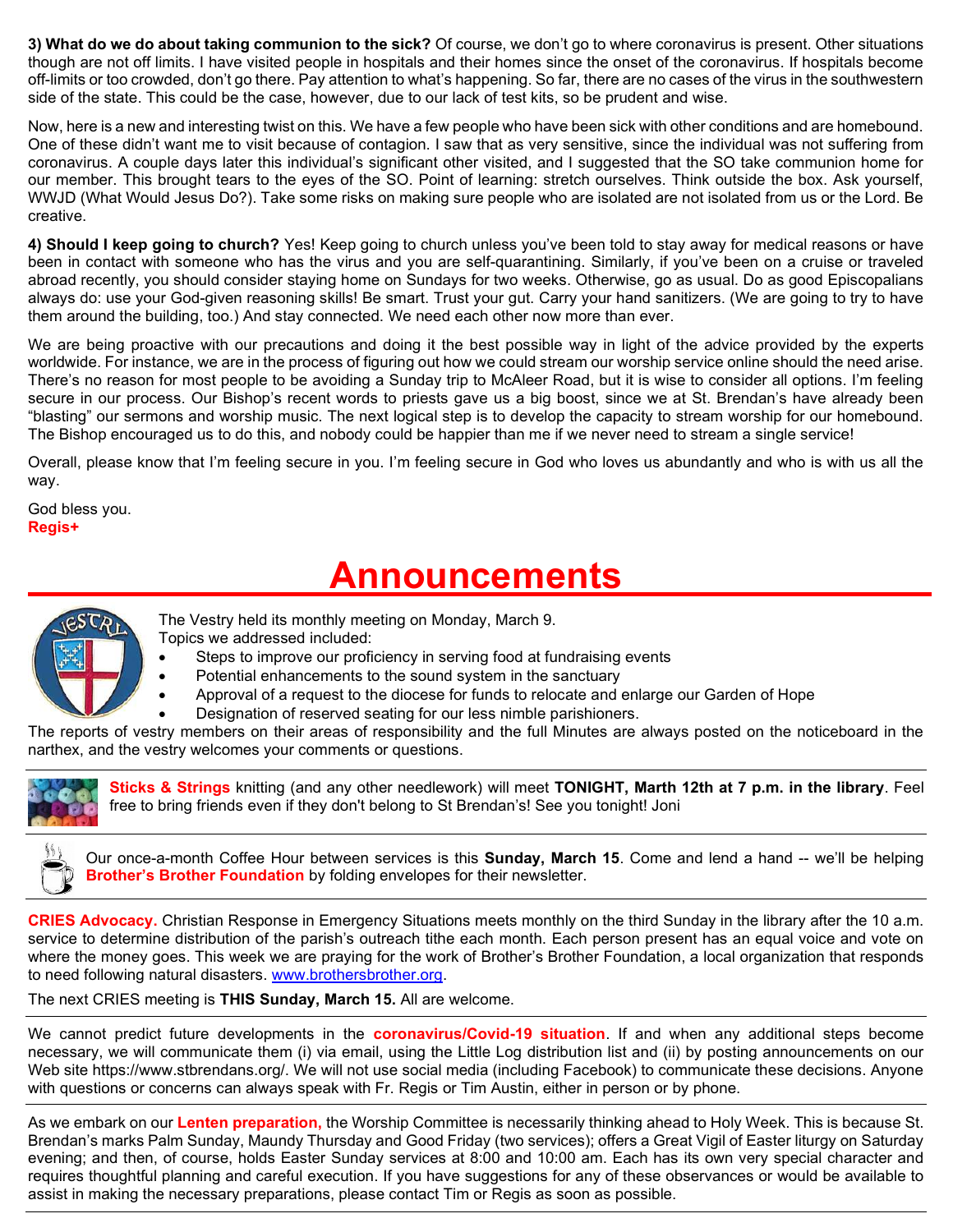**Email Changes.** Most of you have noticed some new emails ("Blasts") coming to your inbox lately. We're making lots of changes to provide timely and informative communication to the St. Brendan's family.

If you think you're not getting emails that you should be, check your spam folder then let us know. If you feel you're getting too many emails, please let us know that as well. We're working to create a master mailing list reflecting your individual preferences, but please bear with us during the process.

Thank you! Katie stbrendanskatie@gmail.com and Debra dkhvis@gmail.com.



St. Brendan's has put together a **Funeral Planning Packet**. This provides you the opportunity to let your loved ones know your final wishes, and it can give them the comfort of knowing what you would want to have. Printed copies are available at the office, and soon electronic copies will be made available via the website. If you would like any assistance filling one out, both Father Regis and Mother Julie are willing to sit down with you to answer any questions you might have. Completed copies can be kept in a confidential file at the church, or you can choose to keep one with your personal papers.

St. Brendan's Supper Club is going to start up again. This is a fun time for adults to meet others who they would otherwise never get to meet. It will be three times a year with different people at different homes. If you are interested we will start this April. Please either call, email or sign up in the lobby.

- 
- Groups will be small
- Host has it at his/her home.
- Host determines meal date, time and menu.
- Host provides main course; everyone else takes a dish.
- Group changes each dinner.
- You can only host one dinner.
- The club will meet only THREE TIMES A YEAR.

Please contact Janice Moore 412-203-1252, email chicago@zoominternet.net, or sign up in the narthex if you're interested.



The Sunday school classrooms were originally designed and painted so that each room represents one day from the creation story. The wall colors chosen reflect the Bible passages. Room 1, the first classroom following the teachers' office, is called the Day and Night room, and it is painted a pinkish gray and deep blue because, "God called the light Day, and the darkness he called Night."

Room 2 is labelled the Sky and Sea room. It is painted two shades of blue, for "God said, 'Let there be a firmament in the midst of the waters, and let it separate the waters from the waters.'"

The shades of green in the third classroom represent vegetation. "And God said, 'Let the earth put forth vegetation, plants yielding seed, and fruit trees bearing fruit.'"

The fourth classroom's shades of yellow represent the sun, moon and stars: "And God made the two great lights, the greater light to rule the day, and the lesser light to rule the night; he made the stars also."

Room 5 is unique: it's the floor that tells the story. Birds of the air, fish of the sea and beasts of the earth are indicated by their colored shapes on the tile floor: "And God said, 'Let the waters bring forth swarms of living creatures, and let birds fly above the earth across the firmament of the heavens.' … 'Let the earth bring forth living creatures according to their kinds: cattle and creeping things and beasts of the earth…'"

The largest classroom was designed for our youth. "So God created man in his own image, in the image of God he created him; male and female he created them." This room has variously been called the J2A room, the Rite 13 room, the game-room and, currently, the handprint room, which describes it accurately, for it contains the handprints of many of our teens who studied there for their confirmations.

The dome connects all these rooms: "And on the seventh day God rested."



Brendan's Boots. The parish hiking group will leave the church at 9 a.m. on Saturday, March 21, for the Three Rivers Heritage Trail in Homestead and a chance to spot the Hays bald eagles. Lunch will follow at Mitchell's Fish Market at The Waterfront. For more info, please contact Tom Waseleski, twaseleski@comcast.net.



The Green Thumb Gang would love your help Saturday, April 4<sup>th</sup>. Please bring your wheelbarrow, garden rake, shovel and gloves. Sign up in the narthex if you have some time to help spruce up the outdoors at St. Brendan's.



Used ink cartridges. St. Brendan's benefits from donations of used computer ink cartridges. Please bring them to church and place the cartridges in the box near Katie's office. Thank you.



Used cell phones. St. Brendan's recycles cell phones. Bring them to church and place in the cell phone box near Katie's office. Thank you.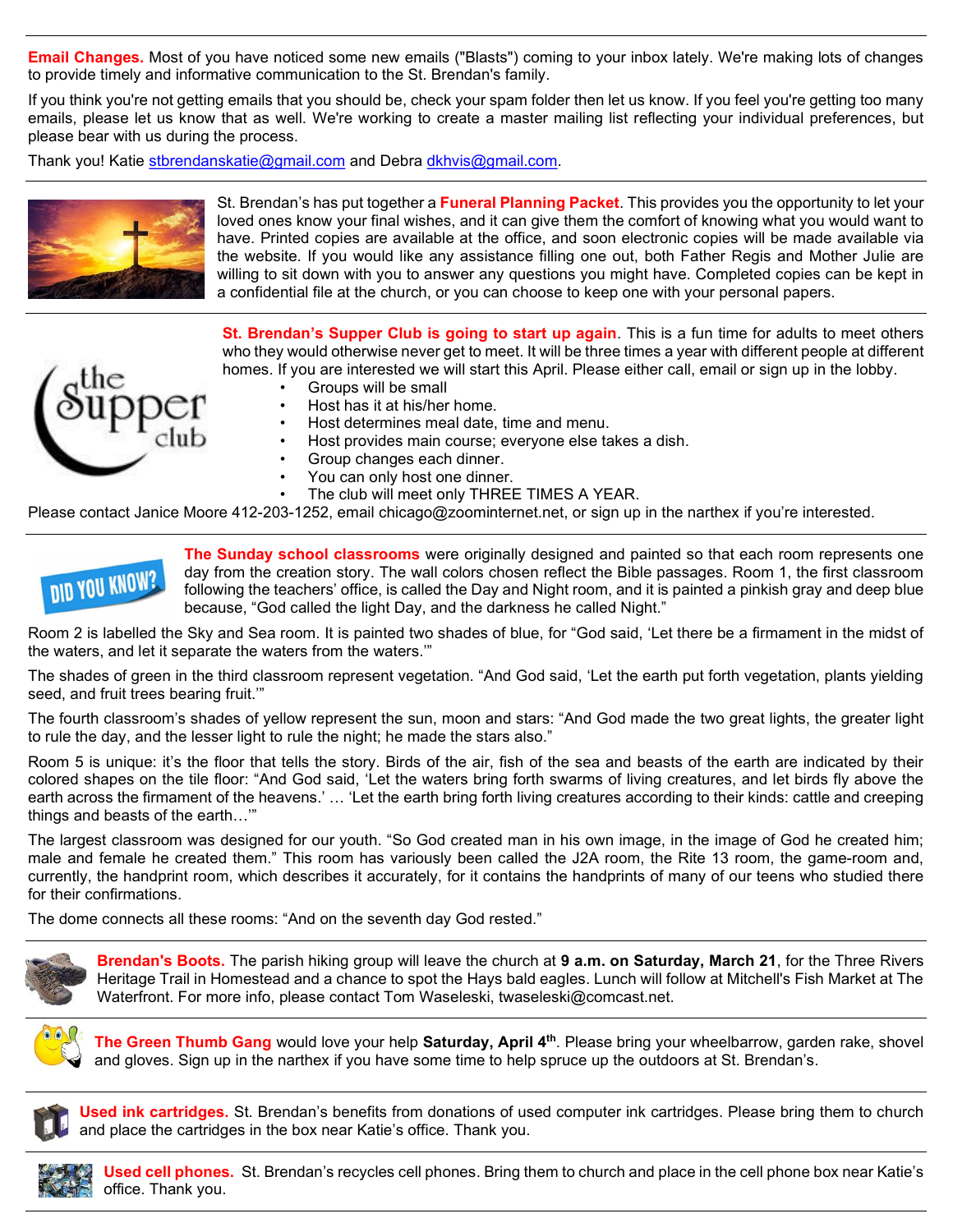

Wanted: a gently used **Scattergories game** for ESL. We used a borrowed game in one class, the students loved it and it was very helpful to them in many ways. Thank you. See Linda Schneider or Joyce Donadee or leave in the vestry office. Thank you!

Second Truck for Haiti: We continue collecting donations for Haiti. The first truck has reached its destination for distribution. Isaac Mondelus, our parishioner from Haiti, now has an additional vehicle that needs to be filled for the next departure. Items requested are sewing machines, light-weight clothing (no sweaters or extra-large sizes), bicycles, toothbrushes, toothpaste, toiletries and school supplies (pens, pencils, notebooks, sharpeners, etc.). Isaac and the Justice Ministry gratefully appreciate your donations.

#### NEW VOTER REFORM LAWS

On April 28, Pennsylvanians can exercise their civic duty and vote in the primary. Act 77 provides significant improvements to voter laws in PA. Some of those improvements for voters are:

- You may now vote by mail-in ballot. You do not need to provide a reason or excuse. The county must receive your mail-in ballot by 8 p.m. on Election Day at the County Elections Office. This is the same deadline for all civilian absentee ballots.
- You can also be placed on a permanent mail-in voter list, so you'll never need to go to a poll to vote.
	- The deadline to register to vote is now 15 days before the election instead of 30 days (that date is April 13 for the April 28 primary).
- You will no longer have a short-cut button to vote for all candidates of one party but will have to vote for each individual race.
- Applications for absentee or mail-in ballots can be filed online or on paper. Go to VotesPA.com.

For more information on these changes, visit VOTESPA.COM. For more information on the candidates, visit VOTE411.ORG starting about three weeks before each election.



Quiet Evening Prayer. The next Evening Prayer/Taizé service will be Wednesday, March 25. Please add this date/time to your calendar if you would like to attend. The service includes Taizé music and silent prayer, reflection, or meditation – with Communion afterwards for those who wish to remain. This service is especially appropriate for the season of Lent. Bring a friend and enjoy this quiet time with the Lord.



St. Brendan's Adopt-a-Highway crew will perform the first roadside trash cleanup of 2020 on Saturday, March 28. Participants, who must be at least 14 years old, will meet at the church at 8:30 a.m. and carpool to the site, the Camp Horne Road interchange of I-279. Bags, gloves and safety vests will be provided. The cleanup will be finished by 10:45. If interested, please sign the sheet on the narthex table or contact Tom Waseleski, twaseleski@comcast.net.



Book Club is reading Cutting for Stone by Abraham Verghese this month, a family saga of Africa and America, doctors and patients, exile and home. Join us on Thursday, April 2 at 7p.m. in the church library for a discussion of the book, or whatever else is on our minds! Copies are available at the library in all formats. For more information contact Pat Carl pkarrcarl@gmail.com.



North Hills Food Pantry. We are asking for canned good donations to help needy families. The following are especially needed: canned tuna, salmon and chicken, canned beets and potatoes, and canned applesauce. Please remember, no glass jars or expired items. If you have any questions, contact Donna Aiello donna.aiello@forecastdirect.com . Thank you for your support.



St. Brendan's is planning to participate in an **Earth Day Event Downtown Pittsburgh** on **April 22**. We are looking for someone with some artistic ability who may be willing to help us design a banner for St. Brendan's to carry in the parade that day. Anyone out there who might be interested, contact Donna Aiello – 412-759-1521 or donna.aiello@forecastdirect.com. Thank you! More details on this event coming soon!

Please visit our website: http://www.stbrendans.org Join us on Facebook: https://www.facebook.com/StBrendansEpiscopalChurch/ Recommend us on Nextdoor: https://nextdoor.com/pages/st-brendans-episcopal-church-sewickley-pa/recommend/



Do you have a special prayer request? You can write one and leave it on the Prayer Plate near Regis' office. On Sunday those prayers are offered up to God during the 8 a.m. service. Each week they are collected by the Pastoral Care Ministry members and added to their daily prayers. You can also email prayer requests to rvhorton@gmail.com. Pastoral Care Ministry members will include those persons in daily prayers or send out a prayer via text or email to someone if requested. All prayers and requests are kept confidential.

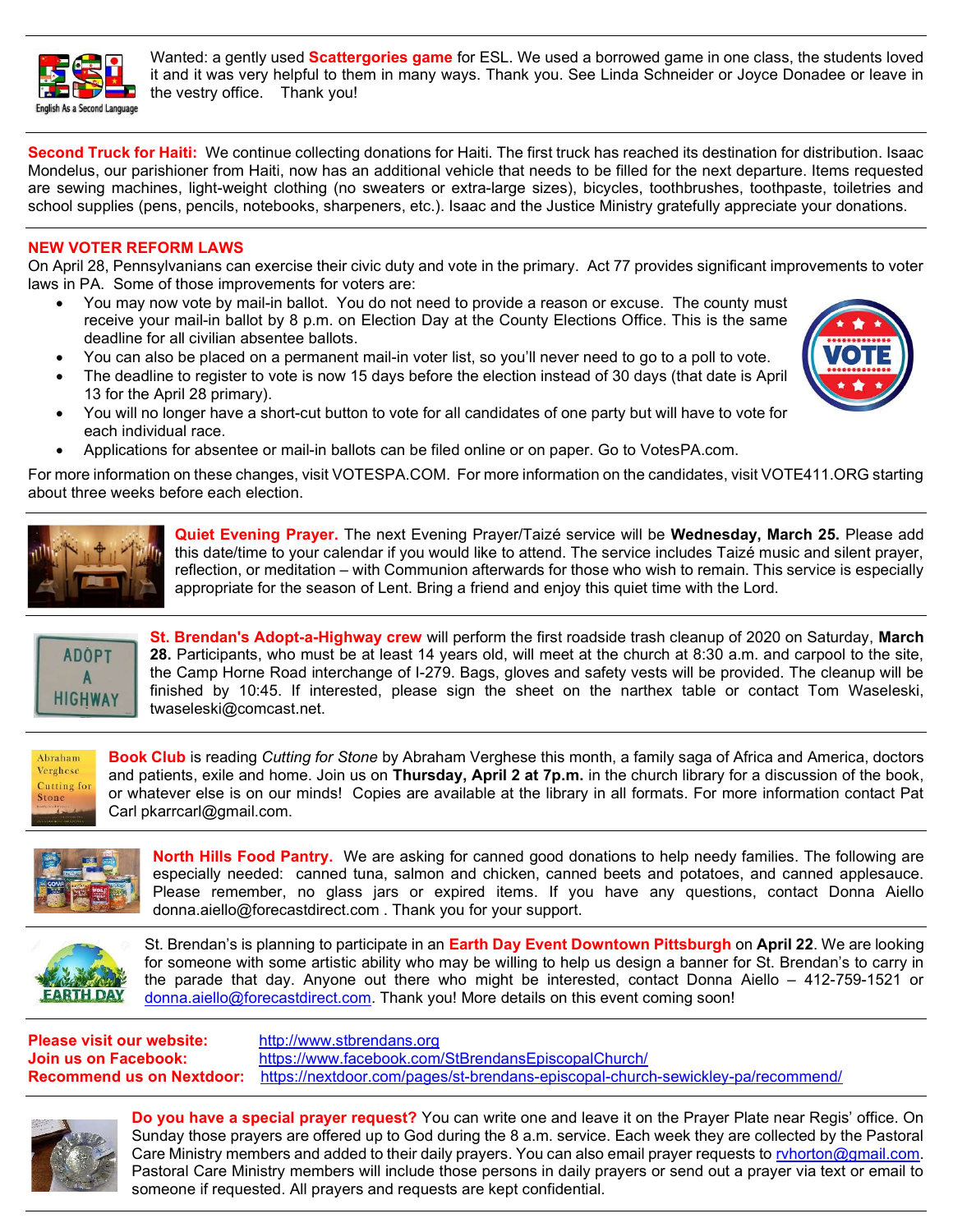

**St. Brendan's Justice Ministry** is looking for new members who are interested in making a difference by working for equality, justice and transformation. Our projects include immigration, voter registration, collections for Haiti, gun violence prevention and the climate crisis. Typically, we meet the third Wednesday of every month from 5:30 to 6:30 p.m. If you are interested, please contact Donna Aiello at 412-759-1521 or Claire Grotevant at 412-974-0617.

At the 2019 Diocesan Convention, a resolution was passed that addressed the need for better communication within the diocese and with a broader public. In that context, the diocese is now recruiting individuals who wish to contribute either by serving on a Diocesan Communication Steering Committee or by acting as a story writer, photographer, or technical expert (especially in social media, alternative media, website design and management). If you believe you may be called to apply your talents in one of these ways, please contact Tim Austin (who has been asked to forward names by March 31). Thank you.

Trinity Cathedral Walk-In Ministry. Every five weeks Brendanites help to staff the Walk-In Ministry at Trinity Cathedral downtown, feeding and clothing 70 to 90 desperately needy people. You can help by donating children's diapers; new, white athletic socks and underwear for women and men; toothpaste, razors and travel size cans of shaving cream. Please leave donations in the wicker basket outside Regis' office. If you might be interested in volunteering at the cathedral in person, please see Linda Schneider, Meg Overby or Tim Austin. Our next time to volunteer for the Walk-in Ministry is the week of April 6-10.

> Please scroll to the next few pages for the Hospitality Hour schedule and the March ministry calendar.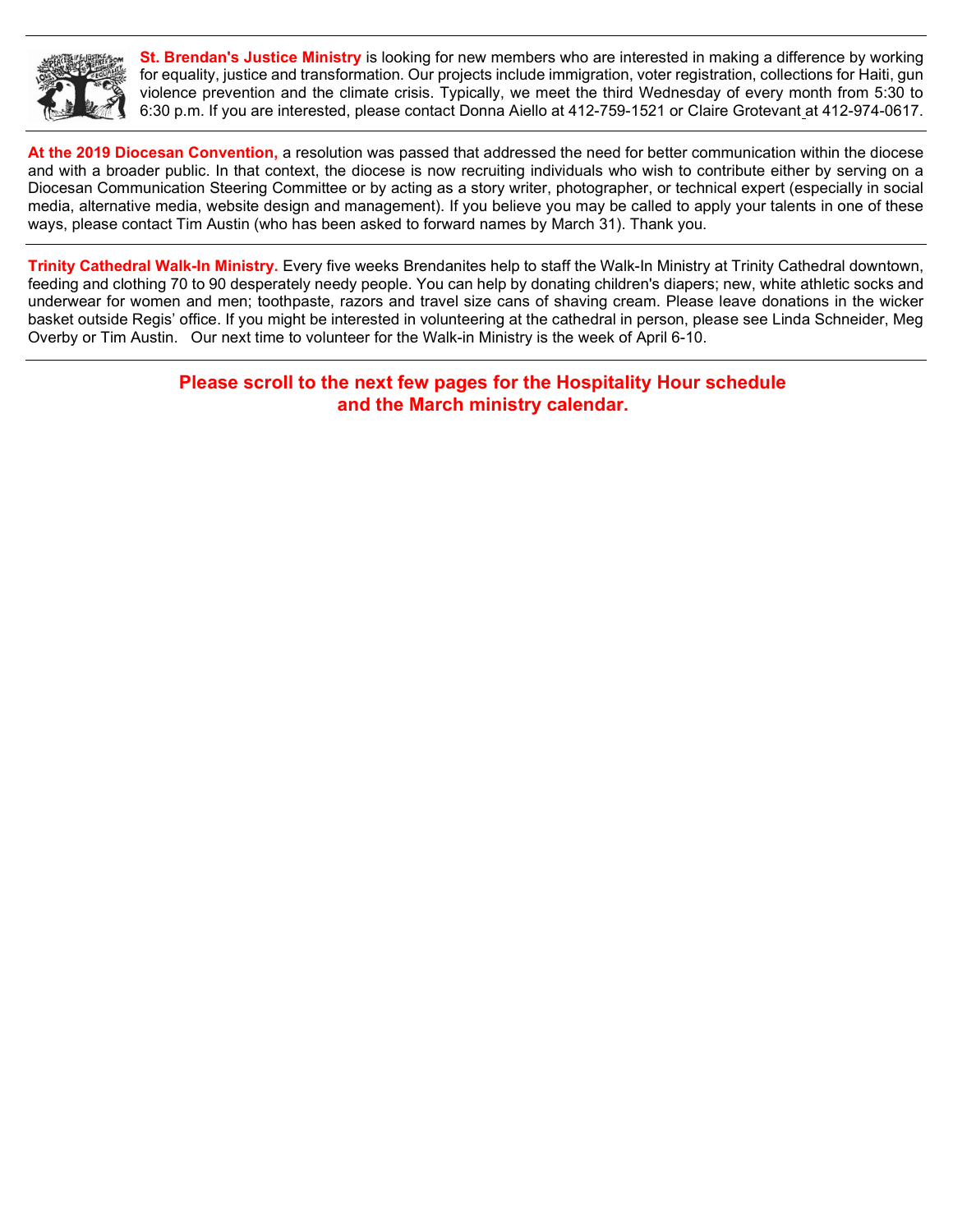

# March 2020 Ministry calendar

|                                                             | <b>Lectors</b>                                                                                                                                         | <b>Welcome</b><br><b>Table</b>                         | <b>Altar Guild</b>                               | <b>Sunday</b><br><b>School</b>                                                                                  | <b>Nursery</b>                                   | <b>Usher</b>                                   | <b>Vestry</b>         | <b>Steward</b>        | <b>Hospitality</b>                        |
|-------------------------------------------------------------|--------------------------------------------------------------------------------------------------------------------------------------------------------|--------------------------------------------------------|--------------------------------------------------|-----------------------------------------------------------------------------------------------------------------|--------------------------------------------------|------------------------------------------------|-----------------------|-----------------------|-------------------------------------------|
| March 1<br>Sunday 8 & 10:00 am                              | 8 Sylvia Affleck<br>L Sheila Bigelow<br>P Tim Austin<br><b>C Stacey Coyle</b><br><b>C Tim Austin</b><br><b>LEV Darrell Johnson</b>                     | <b>Libby Juel</b><br><b>Phoebe Juel</b>                | <b>Ellen Groves</b><br><b>Janet Fesq</b>         | <b>Children's Chapel</b>                                                                                        | <b>Stephanie Illsley</b>                         | <b>Joyce Donadee</b><br><b>Michael Donadee</b> | <b>Ruth Horton</b>    | <b>Rob Latta</b>      | <b>Janice &amp; Dan Moore</b>             |
| March 4<br>Wednesday 7:00 pm                                | <b>Sylvia Affleck</b>                                                                                                                                  | $\tilde{\phantom{a}}$                                  | <b>Sylvia Affleck</b>                            | ÷                                                                                                               | $\tilde{\phantom{a}}$                            | $\sim$                                         | $\sim$                | $\tilde{\phantom{a}}$ | $\sim$                                    |
| March 8<br>Sunday 8 & 10:00 am                              | 8 Joan Beatrous<br><b>L Susan Shoemaker</b><br><b>P Michael Donadee</b><br><b>C Darrell Johnson</b><br><b>C Dean Peters</b><br><b>LEV Stacey Coyle</b> | <b>Megan Overby</b><br><b>Mark</b><br><b>Shoemaker</b> | <b>Sylvia Affleck</b><br><b>Betsy Smith</b>      | Lambs<br><b>Saundy Waseleski</b><br><b>Fish</b><br><b>Mary Bertucci</b><br><b>Door</b><br><b>Emily Zupanic</b>  | <b>Stephanie Illsley</b><br><b>Pat Carl</b>      | <b>Bob Smith</b><br><b>Eric Helmsen</b>        | <b>Dean Peters</b>    | <b>Dale Bertucci</b>  | Amy & Kevin Boyd                          |
| March 11<br>Wednesday 7:00 pm                               | <b>Alan Schneider</b>                                                                                                                                  | $\sim$                                                 | <b>Linda Schneider</b>                           |                                                                                                                 | $\sim$                                           | $\sim$                                         | $\sim$                | $\sim$                | $\sim$                                    |
| March 15<br>Sunday 8 & 10:00 am                             | 8 Ruth Horton<br><b>L</b> Dean Peters<br>P Nate Boyd<br><b>C Joyce Donadee</b><br><b>C</b> Michael Donadee<br><b>LEV Joyce Donadee</b>                 | <b>Donna Aiello</b><br><b>Sharon Hlawati</b>           | <b>Joan Klinefelter</b><br><b>Shari Tarrant</b>  | Lambs<br><b>Meghan Karn</b><br><b>Fish</b><br><b>Janice Moore</b><br><b>Door</b><br>open                        | <b>Stephanie Illsley</b><br><b>Mary Haider</b>   | <b>Brad Thompson</b><br><b>Larry Toler</b>     | <b>Cameron Grosh</b>  | <b>Tim Austin</b>     | <b>Eric Helmsen</b><br><b>Ken Parsons</b> |
| March 18<br>Wednesday 7:00 pm                               | <b>Ellen Groves</b>                                                                                                                                    | $\tilde{\phantom{a}}$                                  | <b>Ellen Groves</b>                              | $\tilde{\phantom{a}}$                                                                                           | $\tilde{\phantom{a}}$                            | $\sim$                                         | $\sim$                | $\tilde{\phantom{a}}$ | $\sim$                                    |
| March 22<br>Sunday 8 & 10:00 am                             | 8 Ruth Getz<br><b>L Tony Turo</b><br>P Alan Schneider<br><b>C</b> Dean Peters<br><b>C Debbie Wunsche</b><br><b>LEV Ruth Getz</b>                       | <b>Karen Peters</b><br><b>Marge Marine</b>             | <b>Chris Botti</b><br><b>Janice Moore</b>        | <b>Children's Liturgy</b>                                                                                       | <b>Stephanie Illsley</b><br><b>Libby Juel</b>    | <b>Chris Fleissner</b><br><b>Mike Wick</b>     | <b>Mary Bertucci</b>  | <b>Eric Helmsen</b>   | <b>Volunteer needed</b>                   |
| March 25<br>Wednesday 7:00 pm                               | <b>Ellen Groves</b>                                                                                                                                    | $\tilde{\phantom{a}}$                                  | <b>Ellen Groves</b>                              | $\tilde{\phantom{a}}$                                                                                           | $\sim$                                           | $\sim$                                         | $\tilde{\phantom{a}}$ | $\tilde{\phantom{a}}$ | $\sim$                                    |
| March 29<br>Sunday 8 & 10:00 am<br><b>Children's Sunday</b> | 8 Ellen Groves<br><b>L</b> Children<br>P Children<br><b>C Joyce Donadee</b><br><b>C</b> Michael Donadee<br><b>LEV Ruth Horton</b>                      | <b>Libby Juel</b><br><b>Phoebe Juel</b>                | <b>Terry Dezort</b><br><b>Brigid Christenson</b> | Lambs<br><b>Volunteer needed</b><br><b>Fish</b><br><b>Allison Kline</b><br><b>Door</b><br><b>Sylvia Affleck</b> | <b>Stephanie Illsley</b><br><b>Sarika Sethia</b> | <b>Brad Thompson</b><br><b>Larry Toler</b>     | <b>Donna Aiello</b>   | <b>Wesley Bell</b>    | <b>Meghan &amp; Robert Karn</b>           |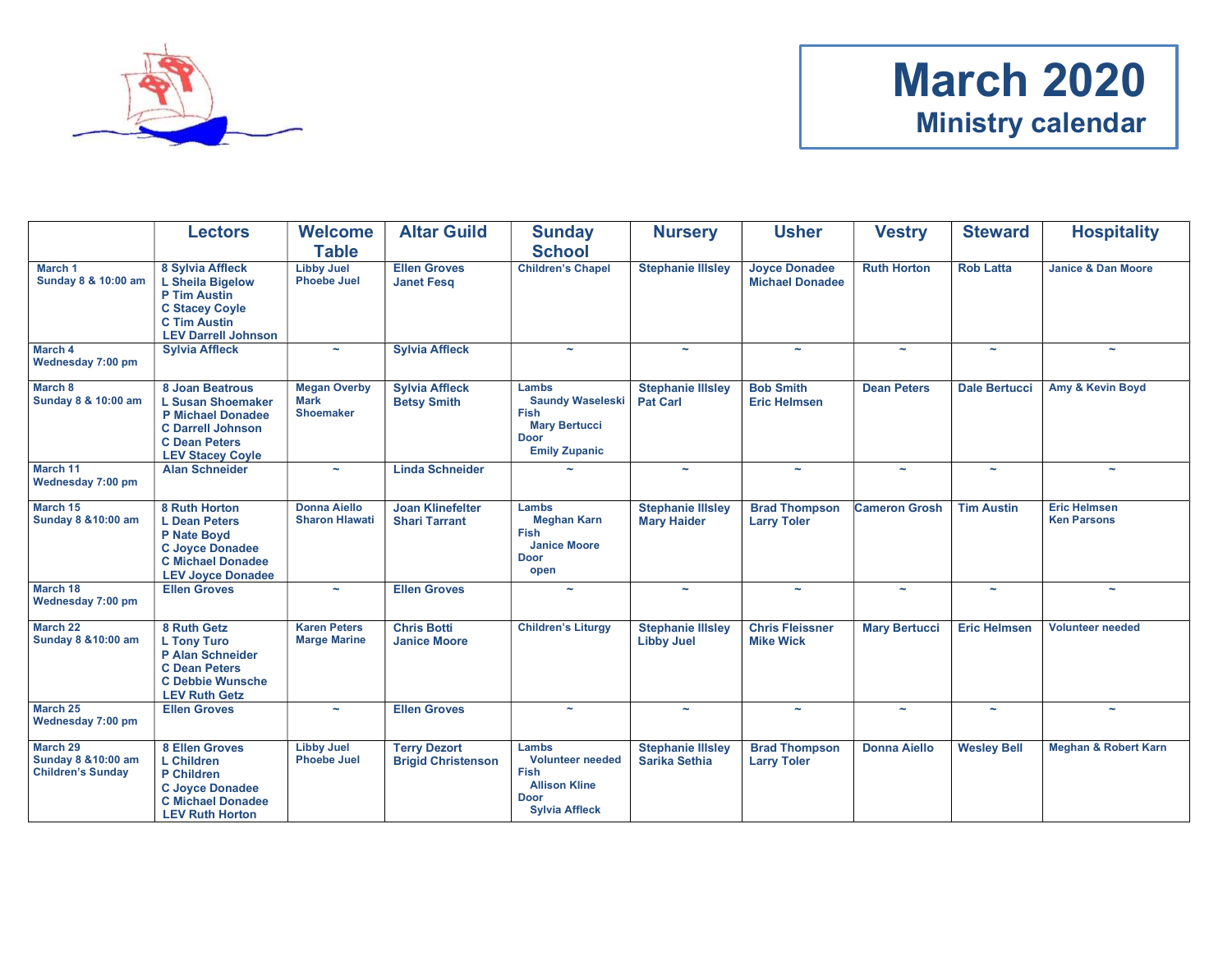# Hospitality Hour Hosts/Hostesses

# October 2019 September 2020

### October 2019

- 6 Melanie & Thaddeus Popovich
- 13 Dottie & Carl Antonucci
- 20 Kinley & Aretz families
- 27 Lauren Chappo and Becca Sands

#### November 2019

- 3 Brenna Conroy & Kristen Bailey
- 10 Melinda & Wesley Bell
- 17 Sheila Bigelow & Jim Roche
- 24 Church sign up (Appetizers)

#### December 2019

- 1 Choir
- 8 Brigid & Jim Christenson
- 15 Julie Smith & Colette Satler
- 22 Church sign up (appetizers)
- 29 Stacey Coyle and Andrea Dickerson

#### January 2020

- 5 Karen Dennis and Janet Fesq
- 12 Mary & Dale Bertucci
- 19 Joyce & Michael Donadee
- 26 Annual Meeting church sign up (soup)

# February 2020

- 2 Donna Aiello & Sharon Hlawati
- 9 Chris & Roger Botti
- 16 Richard Gordon, Janice & Dan Moore
- 23 Anne Semmler and Cameron Grosh

#### March 2020

- 1 Janice & Dan Moore
- 8 Amy & Kevin Boyd
- 15 Eric Helmsen and Ken Parsons
- 22 open, volunteer needed
- 29 Meghan & Robert Karn

#### April 2020

- 5 Cindy & Pete Larson
- 12 Hospitality Committee
- 19 Libby and Phoebe Juel
- 26 Stephanie Illsley & Justin Ziegler

# May 2020

- 3 The Bertucci family
- 10 Parish Men
- 17 Laureen & Todd Douds
- 24 Sharon & Ron Ladick
- 31 Linda & Jason Konley

# June 2020

- 7 Marian & AJ McKenna Trish & Neil Galone
- 14 Annemarie Malbon and Joe Macklin
- 21 Erica & Mark McClure
- 28 Parish Picnic

## July 2020

- 5 open, volunteer needed
- 12 Kate & Keith Heston
- 19 Volunteer needed
- 26 Joni Reis and Thaddeus Popovich

#### August 2020

- 2 Lauren & Ashwin Ramakrishna
- 9 Arlena & Bill Pugliese
- 16 Anne Semmler and Andrew Sprentz
- 23 Saundy & Tom Waseleski
- 30 AJ Turo, Rob & George Latta

#### September 2020

- 6 Nancy & George Snyder
- 13 Emmalynne & Michael Waseleski
- 20 Emily & Brad Zupancic
- 27 Janet Fesq and Chris Fleissner